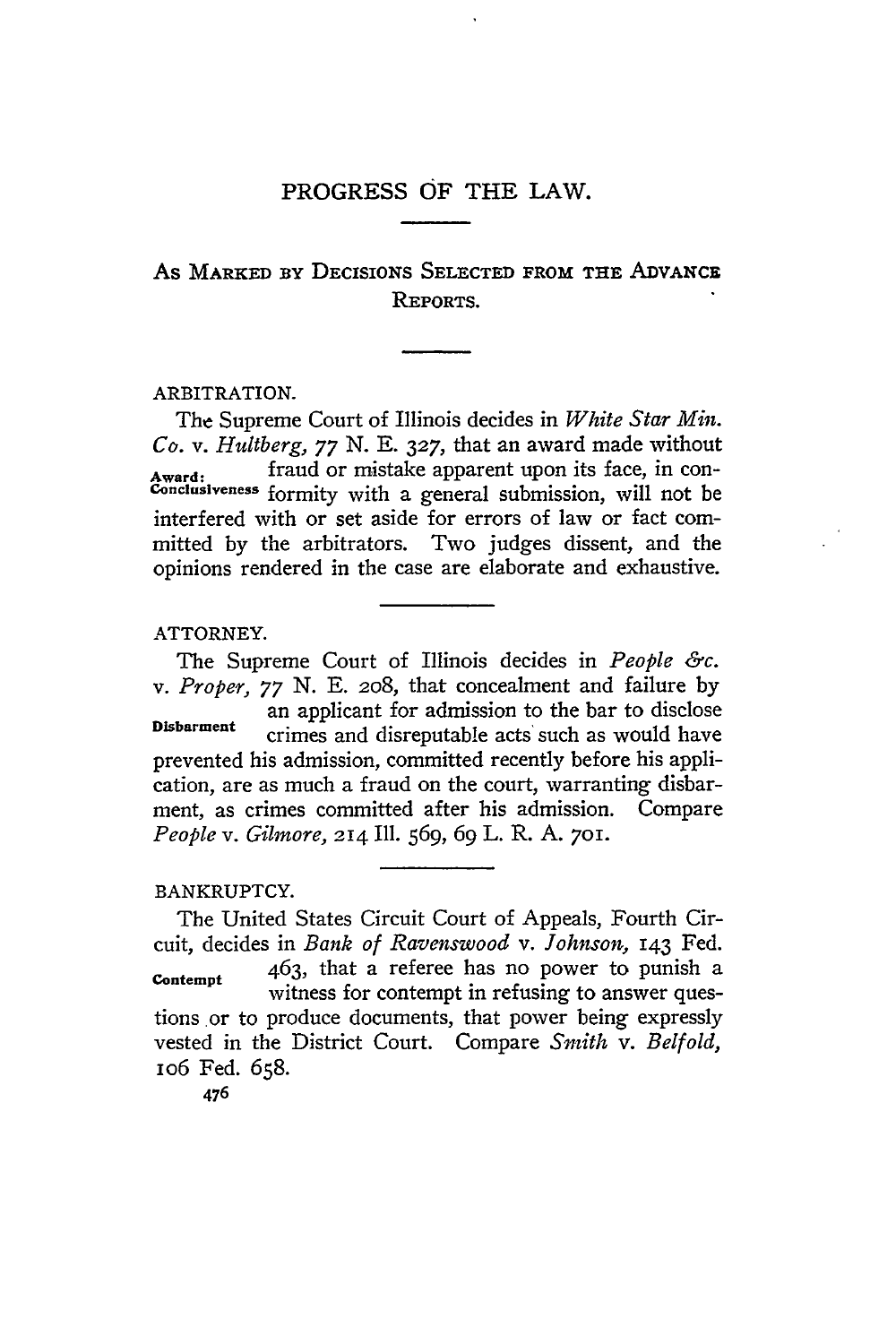BANKRUPTCY (Continued).

The United States Supreme Court holds in *Thomas G. Bush &c. v. . M. Elliott, Jr.,* 26 **S. C.** R. 668, that diversity Suit **by** of citizenship between the trustees in bankruptcy **Trustee** and the defendant is not necessary to the exercise **by** a federal circuit court of its jurisdiction of a suit brought **by** such trustees upon an alleged cause of action for moneys due the bankrupt at and prior to the adjudication in bankruptcy, where the citizenship of the bankrupt and the defendant is such that the former might have sued in the Federal Court but for the bankruptcy proceedings. Compare *Bardes v. First Nat. Bank,* 178 **U. S. 524.**

The United States District Court, W. **D.** Texas, decides *In re A. F. Hardie & Co.,* 143 Fed. 607 that a materially **Right to** false statement in writing made by a partner **Discharge** in the ordinary course of business.of the partnership in buying merchandise, for the purpose of obtaining goods on credit and upon which they were obtained **by** the *firm,* affects all the partners and debars another partner from the right to a discharge in bankruptcy. Compare *Strang v. Bradner,* 114 **U. S.** 561.

## BANKS AND BANKING.

The Supreme Court of the United States holds in *Noble v. Doughten,* 83 Pac. io48, that if the payee of a check **Deposit of** drawn on a bank in a city other than that of his<br>Check: residence indorse and deposit it in his home bank residence indorse and deposit it in his home bank in the usual and ordinary manner, and without any agreement or understanding in reference to the transaction other than such as the law implies, the check becomes the property of the indorsee. The fact that the indorsee may have the right to charge the check to the depositor's account, if it should be dishonored after due diligence has been exercised to collect it, does not effect the character of the transfer or render the bank any the less the owner of the check. Compare *Burton v. United States,* **25** *S.* **C.** R. 243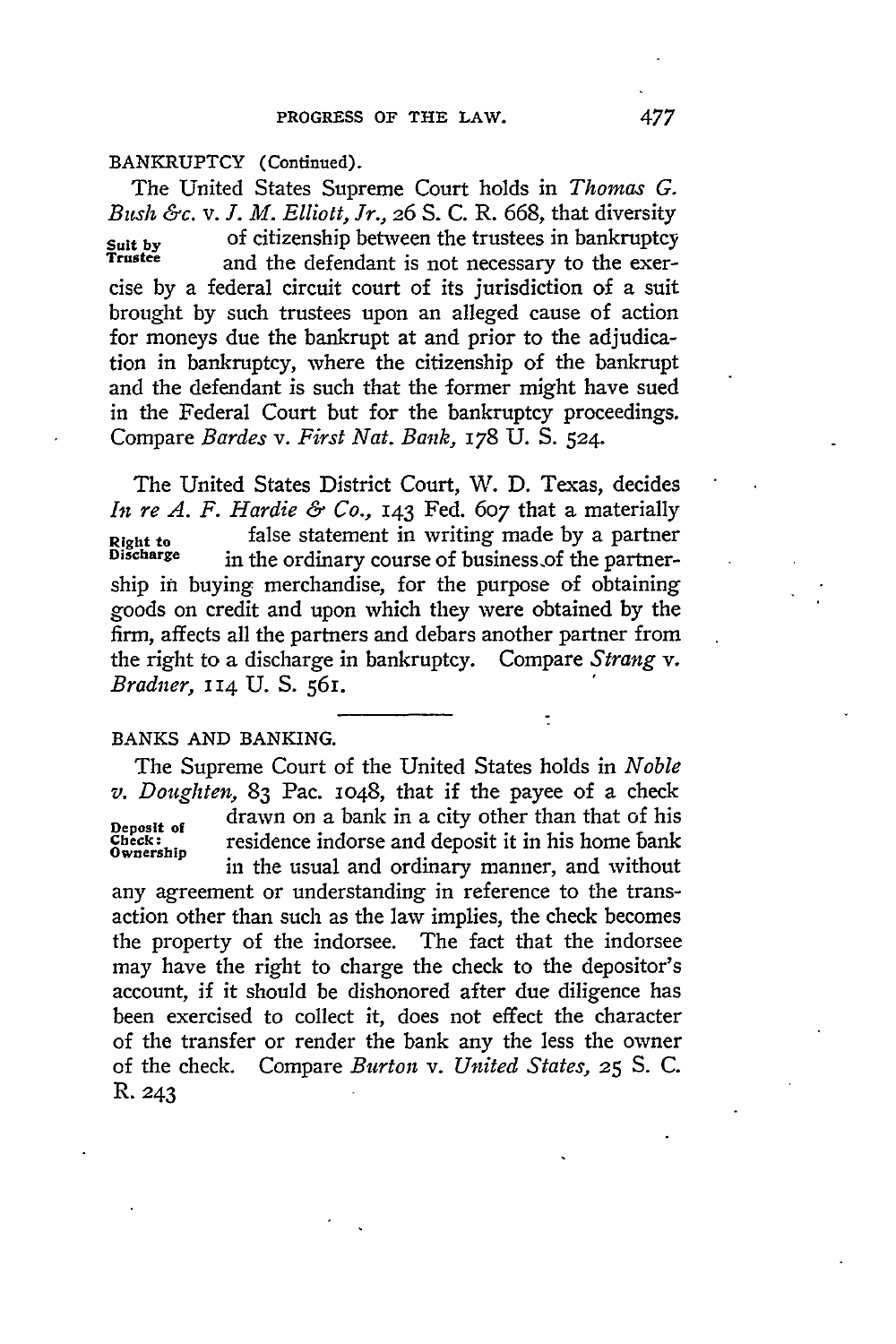# BILLS **AND NOTES.**

*In re A. F. Hardie & Co.,* 143 Fed. 553, the United States District Court, W. D. Texas, decides that promissory notes signed by a corporation first and by a Partnership.<br>As Joint Maker partnership second as a joint maker, impart notice on their face that the transaction was not one in the usual and ordinary course of borrowing money for partnership purposes, and to bind the firm it is incumbent on a purchaser, although for value and before maturity, to prove either that the proceeds were used **by** the firm, or that all of the partners either assented to the execution of the notes or subsequently ratified the same.

## CARRIERS.

The Supreme Court of Mississippi holds in Southern *Express Co. v. Marks, Rothenberg & Co.,* **40 S.** *65,* that a **Limitation of** stipulation in the contract of an express company for carriage of a package that the negligence of the railroad company over whose road the package shall be carried shall not be imputed to the express company is in violation of public policy. Compare *Telegraph Co. v. Wells,* 82 Miss. 733.

In *Westcott v. Seattle,, R. & S. Ry. Co.,* 84 Pac. 588, the Supreme Court of Washington lays down the general **Dog In Car** rule that a carrier was liable for injuries inflicted upon a passenger by a dog brought into a street car by another passenger and permitted to remain there. "A street car company," it says, "has no right to carry dogs upon a coach that is set apart for passengers, and if it does so and damage is caused by said dog, it must respond to the same." The rule is interesting in view of the fact that the court does not consider whether any carelessness on the part of the carrier was shown, but makes the liability depend on the mere fact of having permitted the dog on the vehicle.

478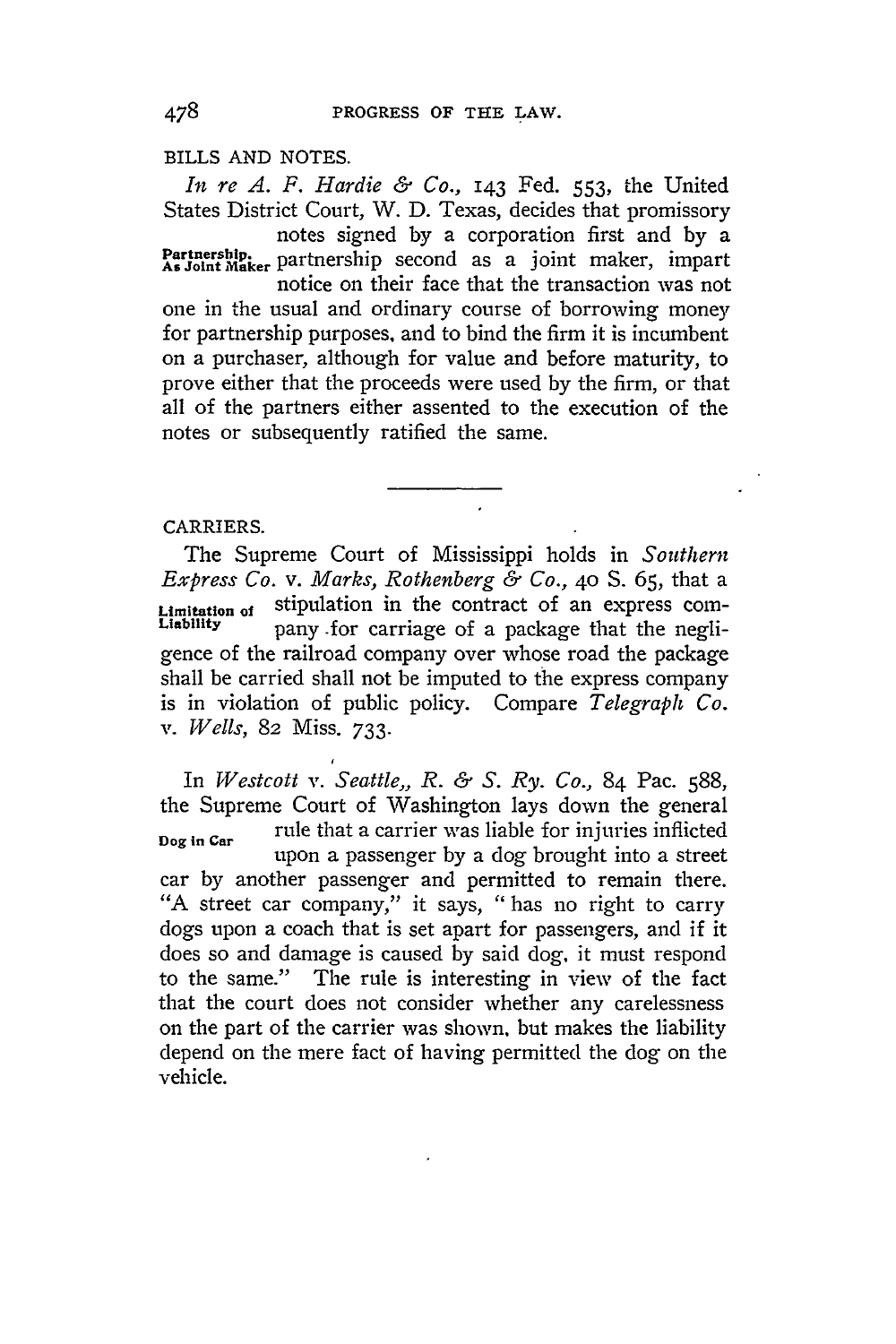## CARRIERS (Continued).

The Supreme Court of Appeals of West Virginia decides in *Dudley v. Chicago, M. & St. P. Ry. Co.,* **52** S. E. 718, Wrongful that an inspection of property shipped by a com-<br>Delivery: mon carrier in sealed cars, unauthorizedly permon carrier in sealed cars, unauthorizedly per-<br>mitted by such carrier at the point of destination, in consequence of which the consigner, who was also the consignee, was prevented from consummating a contemplated sale thereof, does not amount to a wrongful delivery by the common carrier, so as to make it liable for the value - of the property as for a conversion thereof.

The Supreme Court of Georgia decides in *Merchants' & Miners' Transps. Co. v. Moore & Co.,* **52 S. E.** 802, that **Limitation of** when a carrier is guilty of conversion resulting from a wrong delivery, he cannot take advantage of a stipulation in a bill of lading which provides that "claims for loss or damage must be made in writing to the agent at the point of delivery promptly after the arrival of ,the property, and if delayed more than thirty days after delivery of the property, or after due time for the delivery thereof, no carrier hereunder shall be liable in any event." Compare *Savannah Ry. Co. v. Sloat,* 93 Ga. 803.

In *Holmes v. North German Lloyd S. S. Co., 77 N* E. *21,* it appeared that a steamship company issued a passage **Loss of** ticket limiting its liability for loss of personal **Package** effects of passengers to \$ioo, unless the value of the same, in excess of that sum, be declared before the issue of the contract or delivery of the effects to the ship and payment of freight at current rates thereon. Hand baggage was delivered to the Company's baggemaster at his direction, and on his statment that it would be sent to the passenger's room, but it was never delivered. Under these facts the Court of Appeals of New York holds, against the dissent of three judges, that the loss, if unexplained, established a prima facie case of negligence for which the company was liable, notwithstanding the failure of the passenger at the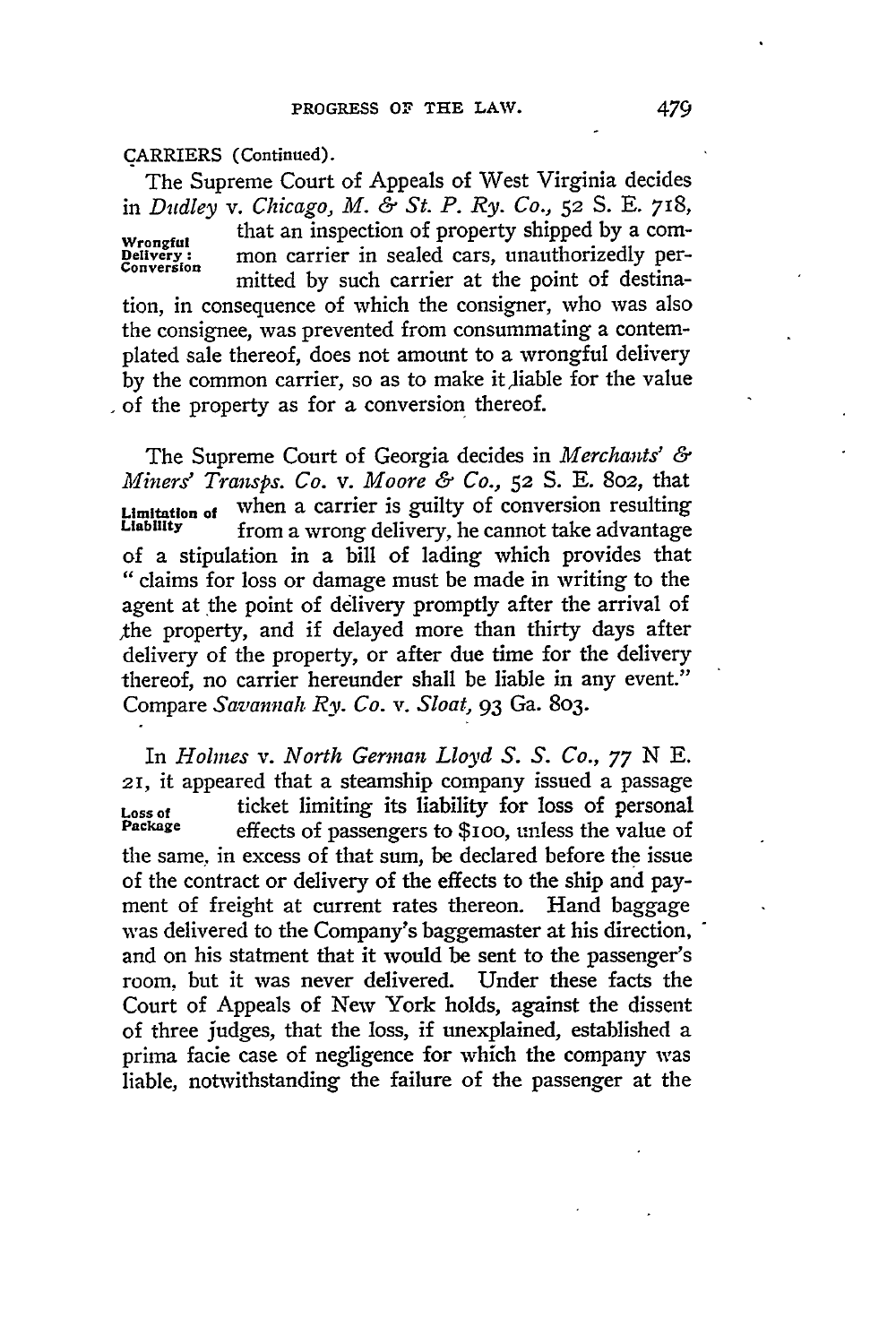### CARRIERS (Continued).

time of delivery to declare the value thereof or pay excess freight thereon; such requirement not applying to hand baggage. Compare *Steers v. Liverpool &c. Co., 57 N.* Y. *I.*

The Court of Errors and Appeals of New Jersey decides *in Lembeck v. Jarvis Terminal &c. Co.,* 63 Atl. *257,* that **Lien** where freight charges were due from a consignor to a carrier and the carrier delivered the goods to a consignee on its promise to retain them until the freight charges were paid, if the consignee be regarded as the agent of the carrier the lien for the charges was terminated on their payment to the consignee, though by reason of its insolvency the amount was never received by the carrier.

In *Brigham v. Southern Pac. Co.,* 84 Pac. 306, The Court of Appeals, Second District, California, decides that **dentification** where the purchaser of a railroad ticket agreed **of** *Passenger* to identify himself as the original purchaser required by the carrier's conductor or agent, he was only required to produce such reasonable evidence of his identity within his reach as ought to satisfy a reasonable man, honestly seeking to do justice between the carrier and the passenger, and hence instructions that he was bound to identify himself " to the the satisfaction of the train agent" were properly refused.

**CONTRACTS.**

In *P. 1. Bowlin Liquor Co. v. Brandenburg, io6* N. **W.** *497,* the Supreme Court of Iowa decides that where an order **Sunday** for the purchase of Liquor was taken on Sunday, but the delivery and acceptance thereof by the buyer occurred on a subsequent secular day, the fact that the order was taken on Sunday was no defence to an action for the price. Compare *McKinnis v. Estae,* 81 Ia. 749

480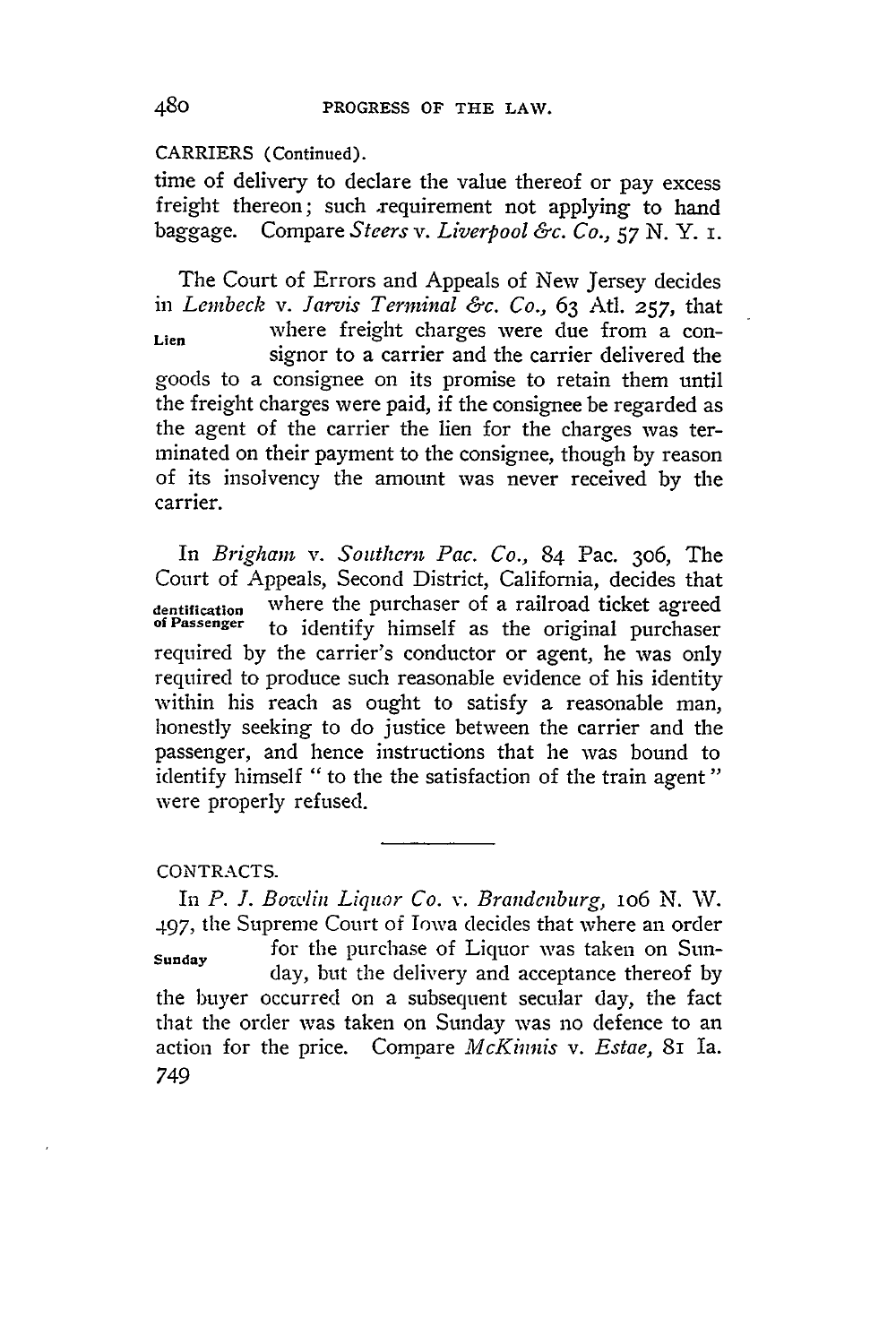CONTRACTS (Continued).

The Court of Appeals of Maryland decides in *Maryland Trust Co. v. National Mechanics' Bank,* 63 Atl. **70.** that Illegality: where a corporation which had no right to pur-<br>In Pari chase its own stock arranged with a bank to<br>Delicio furnish money for the purchase of a large amount of stock by brokers for the benefit of the corporation. and in order to deceive the public as to the value and desirability of the stock, the contract was illegal and contrary to public policy, and the bank, having knowledge of the illegal purpose, was not entitled to recover the money. Compare *Scott v. Brown, 2* Q. B. **(1892) 724.**

## CRIMINAL LAW.

In *People v. Bunkers,* 84 Pac. 364, the Court of Appeals, Third District, California, decides that the evidence essen-Accomplice: tial to corroborate the testimony of an accom-<br>Corroboration plice must create more than a mere suspicion. plice must create more than a mere suspicion, but need not be absolutely convincing, nor need it extend to every fact covered by the statements of the accomplice, and is sufficient, if standing alone it tends to connect defendant with the crime charged. Compare *People v. Barker,* **114** Cal. **62o.**

## DEEDS.

The Supreme Court of Idaho decides in *Whitmer v. Schenk,* 83 Pac. 775, that upon fulfilment of the condi-**Delivery** tions of an escrow agreement and the delivery **Escrow**. **Escrow.** of the deed to the grantee, the deed will relate back to the date of making the escrow agreement for the purpose of cutting off any intervening rights or equities acquired **by** a third party, who had notice of the terms and conditions of the escrow. See in connection herewith *Macdonald v. Huff, 77* Cal. **279.**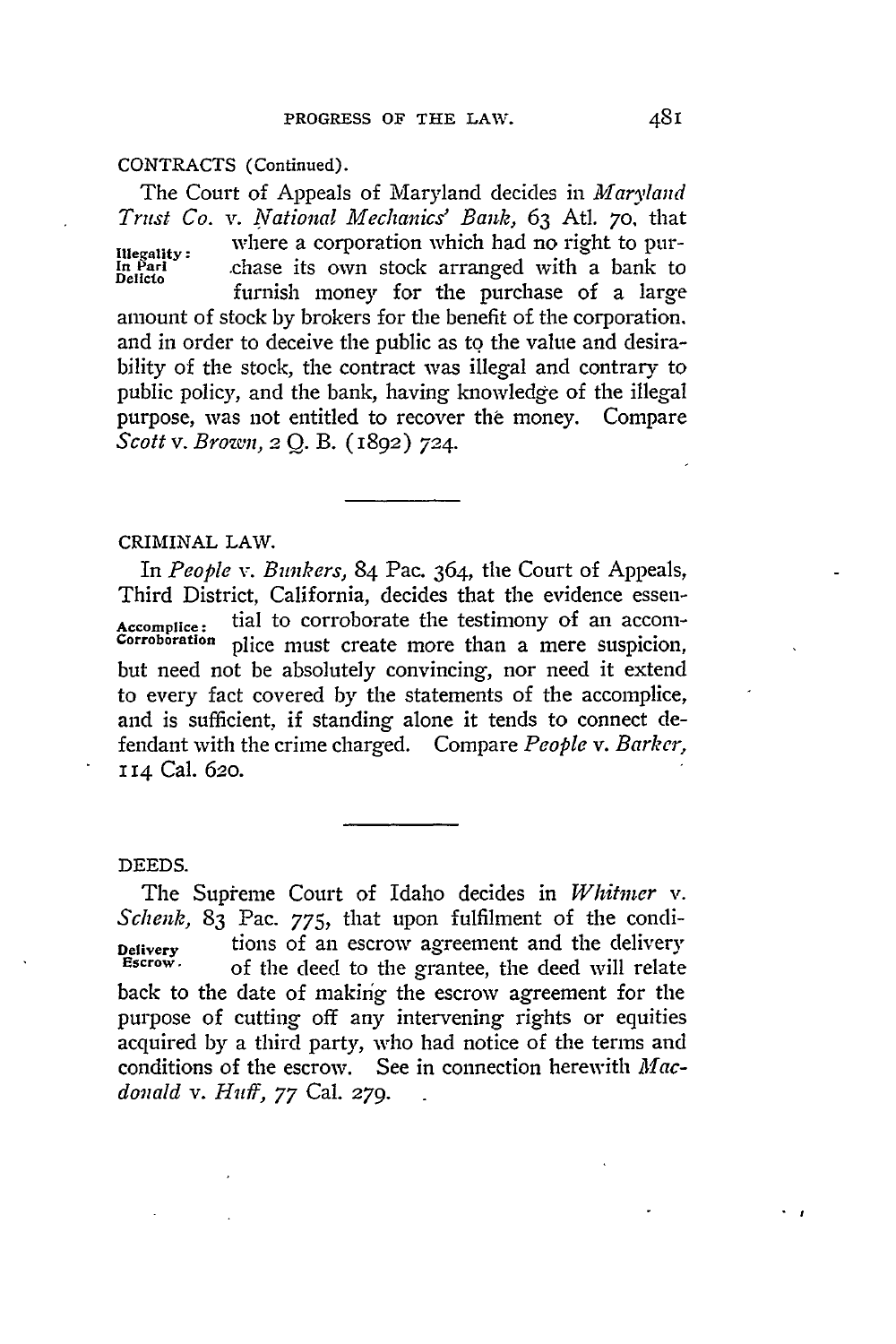DIVORCE.

The Court of Chancery of New Jersey decides in *McAllistcr v. McAllister,* 62 Atl. I **131,** that where parties intermarry **Desertion:** clandestinely, without any intention of establishing a matrimonial domicile and on an agreement to live separately for the present, the separate living of the husband will not be a desertion of the wife until she repudiates the agreement for separate living by offering to live with him and demanding that he should provide for their living together. A demand by the wife that the husband should support her will not be sufficient, unless accompanied by a bona fide offer to live with him. Compare *Currier v. Currier, 59* Atl. 4.

### EMINENT DOMAIN.

With two judges dissenting, the Supreme Court of Kansas decides in *Dethample v. Lake Koen Navigation &c. Co.,* **Damges** 84 Pac. 544, that in a condemnation proceeding for a perpetual easement of an entire tract of land, which has only a surface value, the basis of the owner's right of recovery is the value of the land, the same as if the fee had also been appropriated. See also *K. C. W. &c. Railroad Co. v. Fisher,* 49 Kan. *7.*

#### EVIDENCE.

The difficult question of how far the exclamations of bystanders can be regarded as part of the res gestae of a trans-Res Gestae action renders welcome any new decision upon the matter. In *Johnson v. St. Paul & W. Coal Co.,* io5 N. W. 1048, the Supreme Court of Wisconsin dealing with this question holds that an exclamation by one present at the time of an accident, made almost immediately after the accident and at the scene of the accident, to the effect that "the book hit him," was res gestae of the accident.

 $\hat{\cdot}$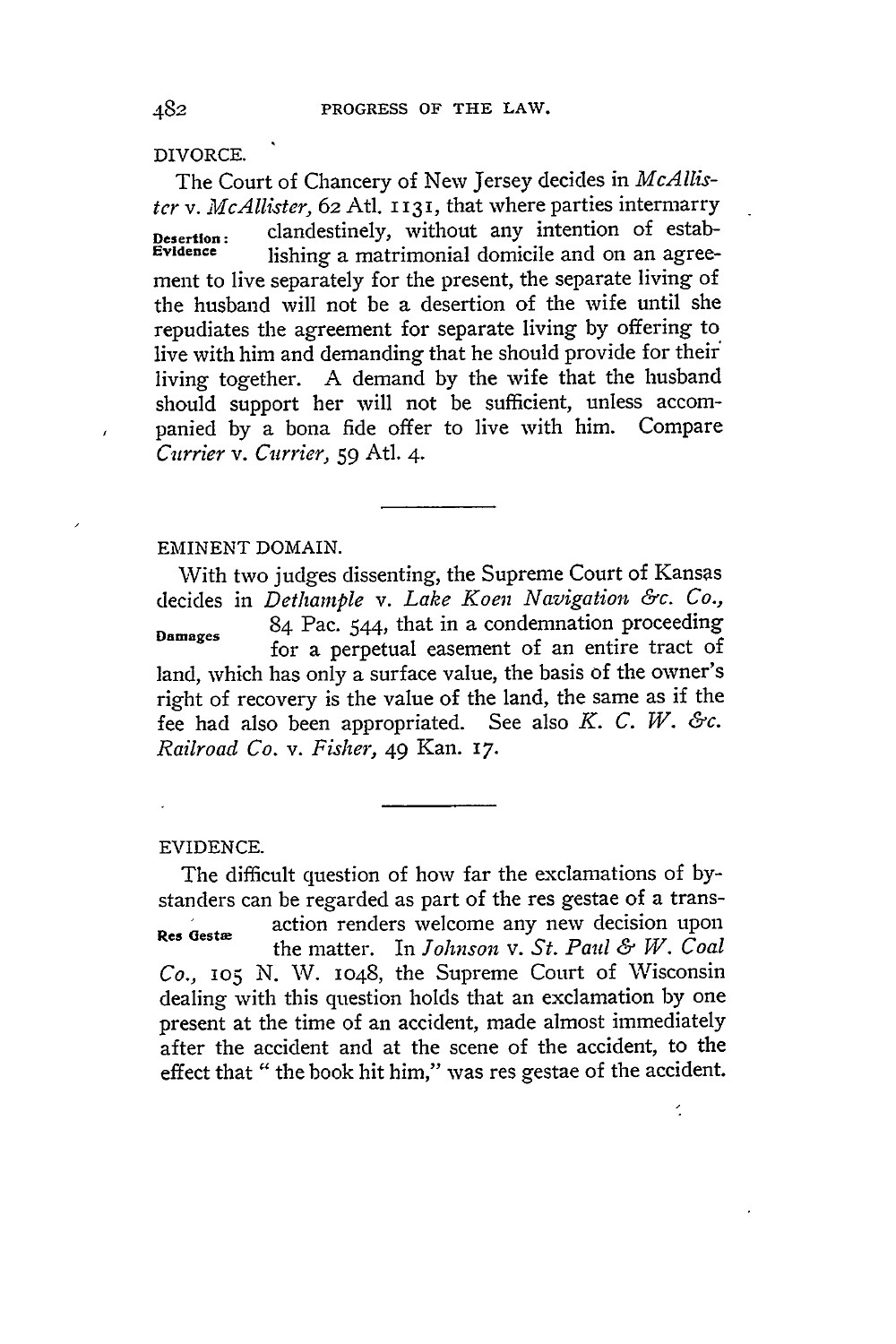### EVIDENCE (Continued).

The Supreme Court of Kansas holds in *Federal Betternient Co. v. Reeves,* 84 Pac. 560, that a physician, while tes-**Opinions:** tifying as an expert, is not permitted to testify to his conclusions of the permanency of an injury to his patient, based partially upon the history of the injury detailed to him by the patient or other person, and partially upon his own examination. From this principle one judge dissents. Compare *Stewart v. Everts, 76* Wis. **35.**

### HOMICIDE.

In *Avent v. State,* **40** Southern 483, the Supreme Court of Mississippi decides that a verdict of guilty of murder,<br>verdict: with an addition that the jury "beg the mercy Verdict: with an addition that the jury "beg the mercy Sentence of the court," the, court remaining silent, is insufficient to sustain a sentence of death. See also *Smith v. State,* 75 Mass. 558.

#### INJUNCTIONS.

In *Everett Waddey Co. v. Richmond Typographical Union &c.,* **53** S. E. *273,* the Supreme Court of Appeals quitting of Virginia, laying down the general rule that Employment: though members of a typographical union may lawfully combine, and, except as they are bound by contract, quit their employment on refusal to grant their demands, and may by persuasion and argument induce others to join them, they may be restrained by injunction from molesting their former employer by bribery, intimidation, and coercion of its employes, but, it is held, the payment by a typographical imion of weekly benefits and transportation to employes leaving their employer and joining the union is not bribery, which may be restrained **by** injunction. Compare *Gray v. Trades Council, 97* **N.** W. 663, 63 L. R. A. 753.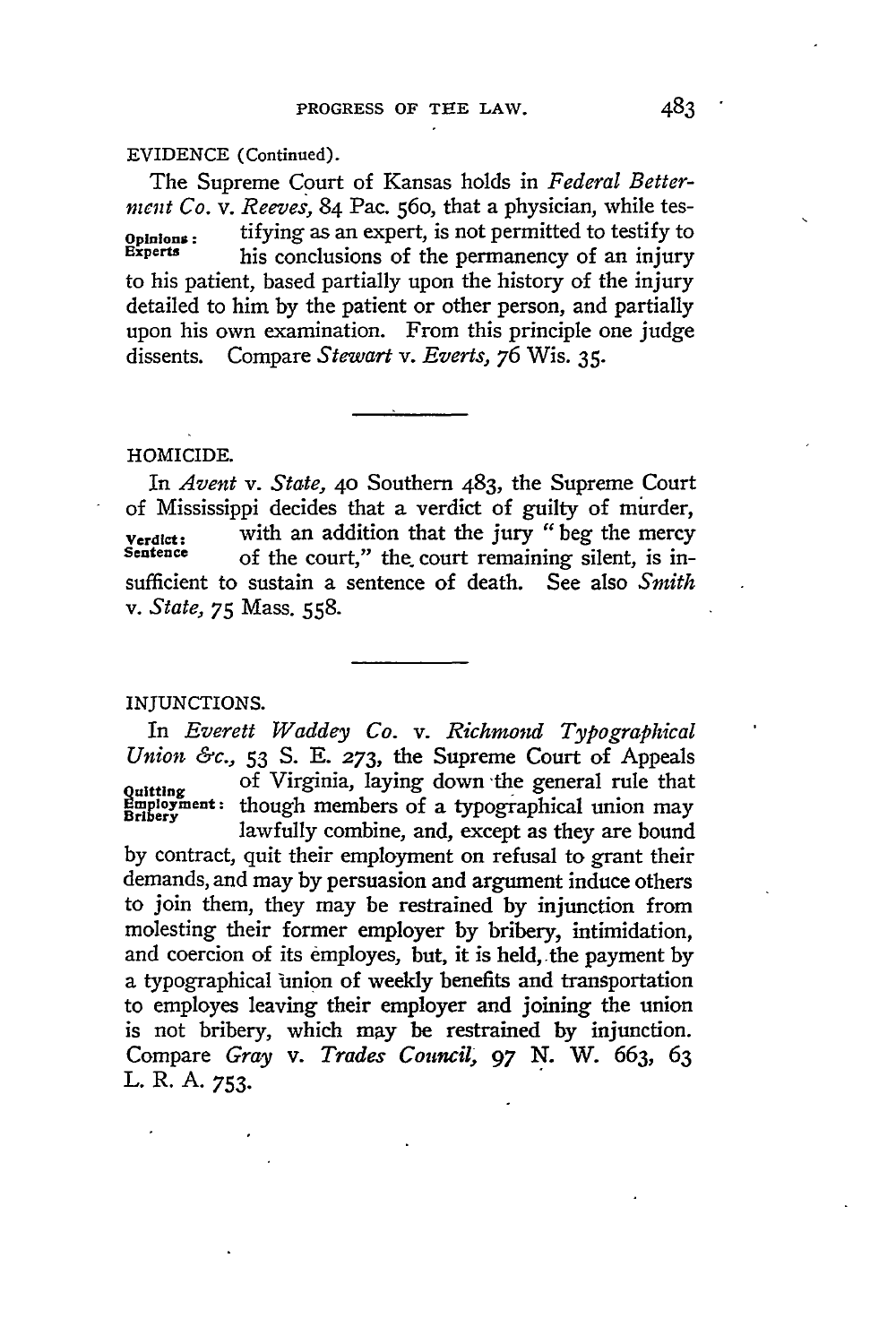### INSURANCE.

Against the dissent of five judges. the Court of Errors and Appeals of New Jersey decides in *Hanrahan v. Metro-***Breach of** *politan Life Ins. Co.,* 63 Atl. 280, that where a statement in an application for life insurance, warranted to be true, is false as far as it goes but fails to answer the whole inquiry, there is a breach of warranty which avoids the policy. The insurer waives an answer to that part of the inquiry only which is left unanswered. Compare *Dinznick v. Met. Life Ins. Co.,* 69 N J. Law 384, 62 L. R. A. 774.

# JUDGMENT.

Against the dissent of one judge, the Court of Appeals of New York decides in *Pakas v. Hollingshead, 77 N.* E. Merger 40, that where goods are sold to be delivered<br>and Bar and paid for in installments, and the vendor reand paid for in installments, and the vendor refuses to deliver an installment, it is a breach of the entire contract for which the vendee may immediately recover his damages, or he may wait until the time for the delivery of the goods has expired and then recover, but he cannot maintain successive actions to recover for breach on delivery of each installment so that a judgment for damages for nondelivery of a part of the goods is a bar to an action for failure to deliver the balance. Compare *Nichols v. Scranton Steel Co., 137* N. *Y.* 471.

JURY.

The Supreme Court of Louisiana decides in *State v. Stephens,* 40 S. 523. that in a criminal prosecution, the state has a right to demand jurors who are **Criminal** Criminal<br>Chaes: willing to convict the accused of crime with whether direct or circumstantial, and its challenge, for cause, of jurors who are unwilling to convict on circumstantial evidence alone should be sustained, and does not authorize the assumption that such evidence alone will be offered on the trial, nor does it bind the state to offer only evidence of that character.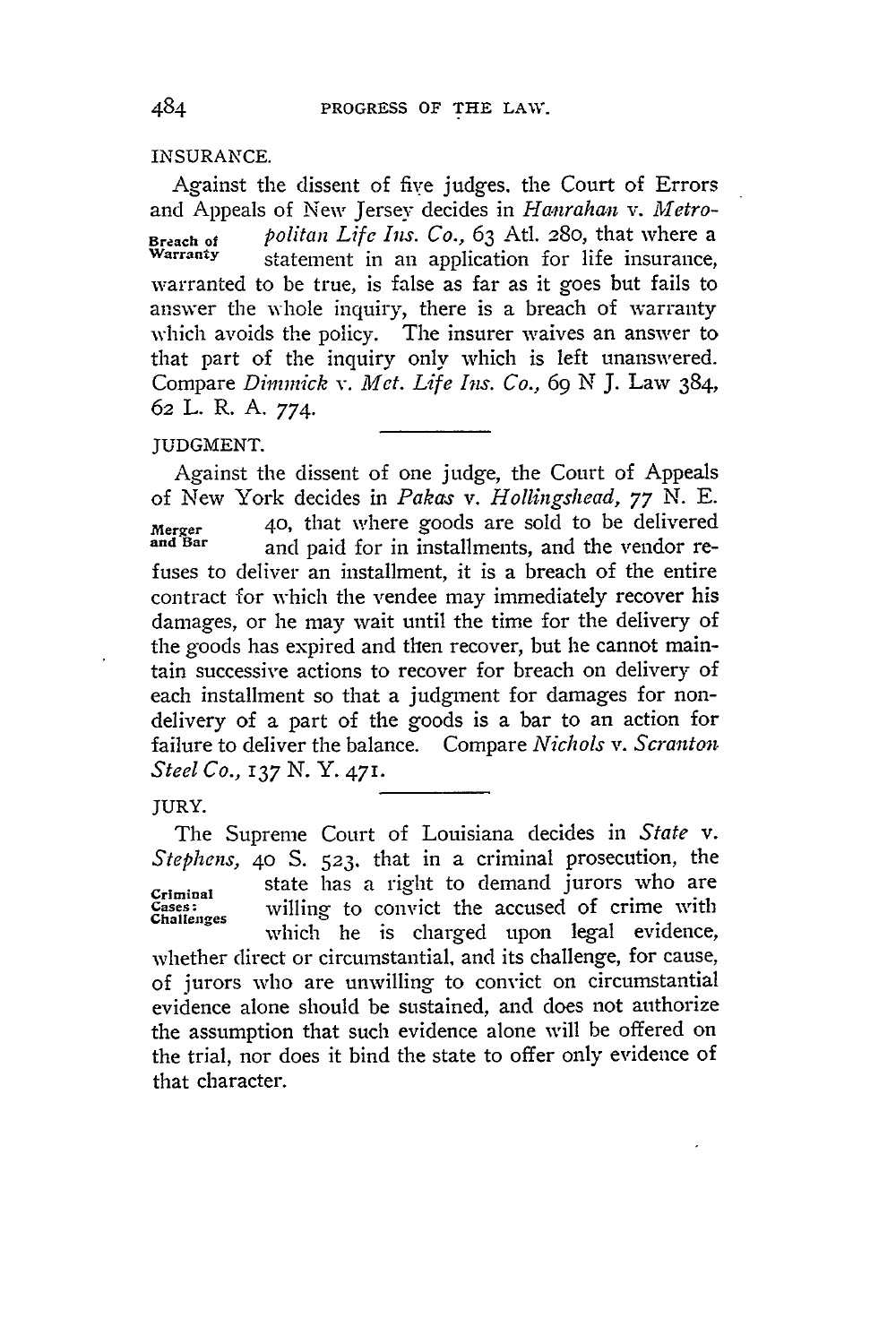JURY (Continued).

In *Brown v. State, io6* N. W. 536, it appeared that after submission of a prosecution for rape to the jury, two of the **Misconduct jurors** who were against a conviction were made ill by the fumes of tobacco emitted by their fellow jurors in the jury-room. About **10.30** P. M. the officer in charge of the jury informed them that the judge was about to go to his hotel for the night, and the jury would be locked up, unless they agreed very soon upon a verdict.

The jurymen, believing that they would be locked in the jury-room, in order to escape therefrom announced their willingness to agree to a verdict of conviction, which was thereupon returned. Under these facts the Supreme Court of Wisconsin decides that the verdict was the result of coercion and could not be sustained. Compare *Cornan v. State,* 41 Wis. 312.

#### LIBEL.

In *State v. O'Hagan, 63* Atl. *95,* the, Supreme Court of New Jersey, laying down the general rule that to publish of **What** a man that he has done that which is lawful and proper, without ironical innuendo, does not under ordinary circumstances, tend to injure his reputation, applies it to a case where the facts were as follows: An indictment for libel set forth that defendant maliciously published of and concerning a certain baker a writing containing the false statement that he refused to recognize the bakers' union (innuendo, that he in his business refused to recognize and employ members of the bakers' union, and that all such members, together with all other persons, should refuse to deal with him). This indictment is held bad; the words attributed to defendant not being in themselves, defamatory, and the indictment containing no averment of facts to show that they bore a defamatory sense. Compare *Homer v. Engelhardt,* **117** Mass. 539.

**32**

 $\overset{\prime}{\cdot}$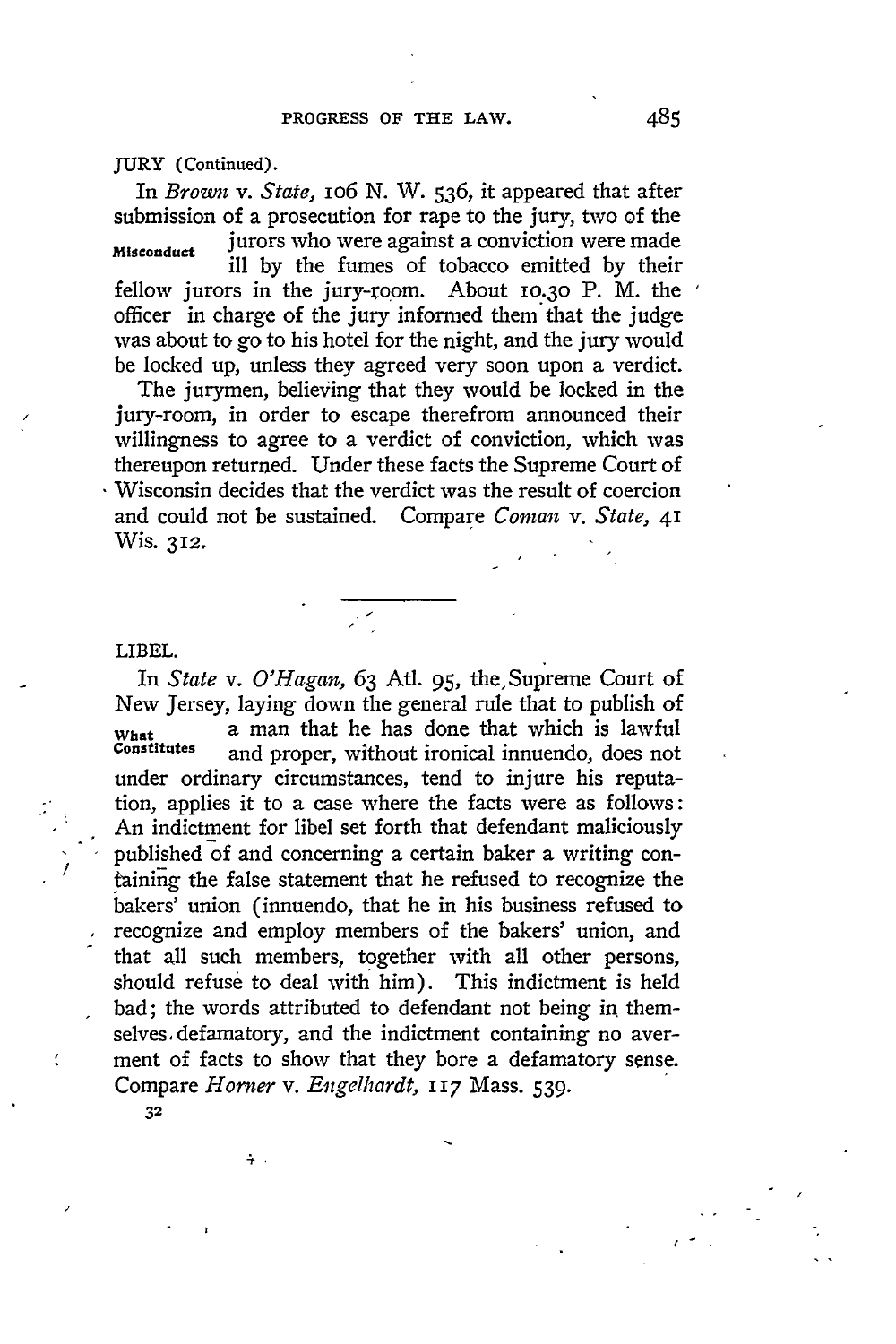# LITERARY PROPERTY.

An interesting case with respect to literary property appears in *State v. State Journal Co.,* lO4 N. W. 434, where **Unauthorized** it is held that the unauthorized use of the literary **Use** production of another furnishes no grounds for the recovery of damages, except through the federal copyright laws. All persons are at liberty to print, publish, and sell the literary productions of others, unless they are protected by a compliance with the Act of Congress for that purpose. The case is with reference to the publication of the reports of the Supreme Court of the State and it is said that if the defendant printed and manufactured, to sell for its own benefit, volumes of the reports of the Supreme Court of the state, containing matter prepared by the state and not protected by copyright, and in so doing unlawfully used manuscripts and other property entrusted to the care of the defendant to enable it to perform its contracts to manufacture specified volumes for the state, this would not give the state title to books so unlawfully produced, so as to enable it by injunction to prevent the defendant from disposing of the books, or entitle the state to an accounting of the proceeds of such sales. Compare *Banks v. Manchester,* **128** U. S. 244.

# MASTER **AND SERVANT.**

In *Vulcan Detinning Co. v. American Can Co., 62* At, 881, the Court of Chancery of New Jersey holds that the em-**Trade** ployment of persons by a company using a secret process for separating tin from scrap, with their knowledge that the company was trying to keep the secret, was sufficient to raise an implied agreement on their part not to divulge it.

In *Grim v. Olympia Light & Power Co.,* 84 Pac. 635, the Supreme Court of Washington decides that where plaintiff **Pellow** and another for several years had been in de-<br>**Servants** *pendant's employ as motormen operating two* fendant's employ as motormen, operating two freight motor-cars, which defendant maintained and operated for the purpose of hauling beer for a brewery, and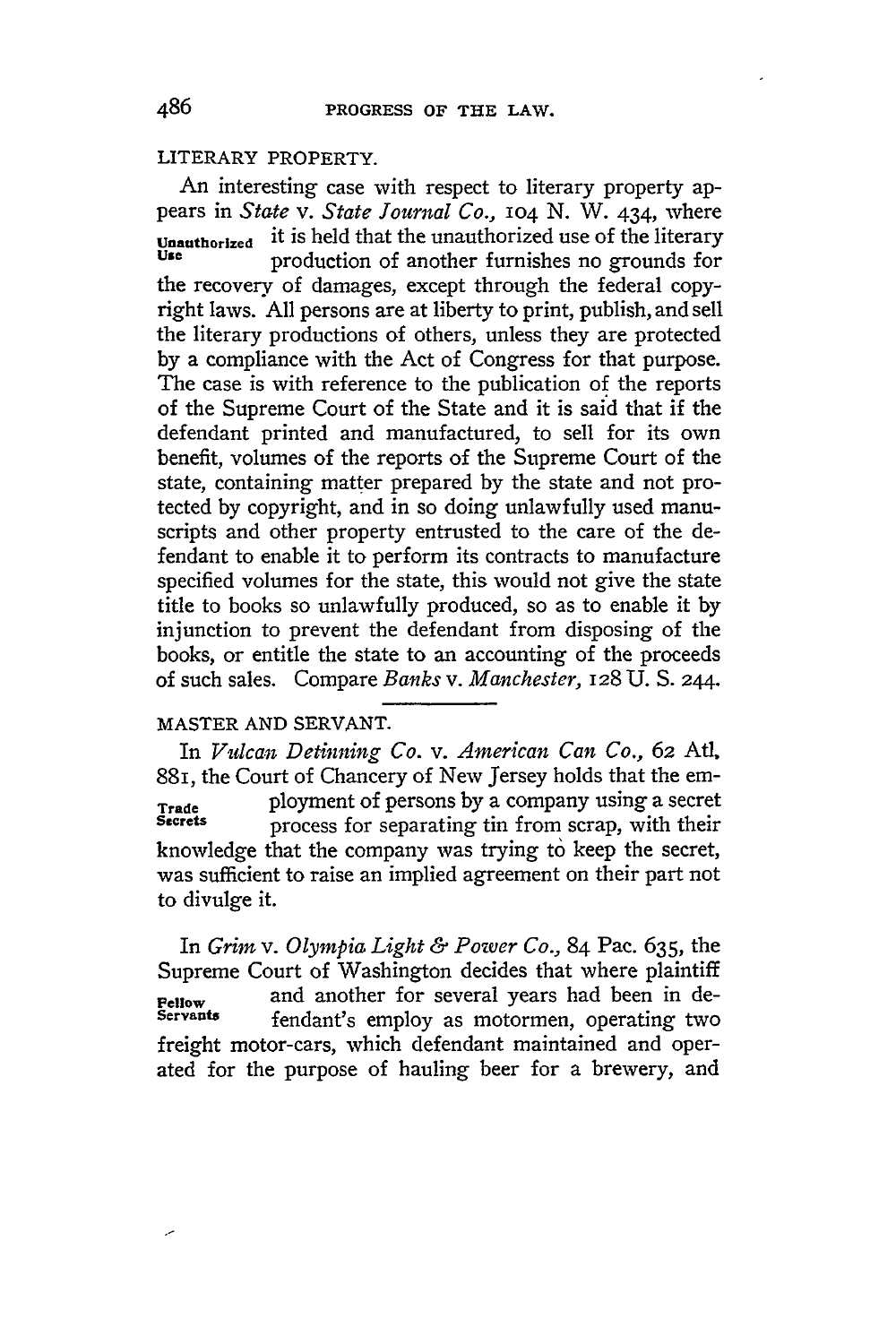# MASTER AND SERVANT (Continued).

plaintiff and such other operated such cars without any fixed schedule under arrangements made between themselves, plaintiff and such other were fellow servants. Two judges dissent.

## MUNICIPAL CORPORATIONS.

In *Murray et al. v. Mayor etc.,* 63 Atl. 81, the Supreme Court of New Jersey decides that where there is no require-Improvements: ment in the charter of a city, or in any general **Contracts** law, requiring improvement contracts to be let to the lowest bidder, the municipal body has large discretion in the premises, the exercise of which will not be reviewed in the absence of proof of bad faith or fraud. Compare *Ryan v. Paterson,* 66 **N. J.** Law **533.**

In *O'Donnell v. City of Syracuse, 76* N. E. 738, it appeared that a city for many years used a stream running **Injuries from** through it for drainage in connection with its sewer system under statutory authority, but there was no absolute duty with respect to it enjoined on the city **by** statute. Under these circumstances the Court of Appeals of New York decides that it was not liable to a property-owner where, because of an extraordinary freshet, the waters of the creek rose to an unusual height, causing much damage to his premises, on the ground that the city had made no effort to protect the inhabitants of the city and their property against such freshets, and contributed to it **by** the use of the creek for its sewerage. Two judges, however, dissent. Compare *Rochester W. L. Co. v. City of Rochester,* 3 N. Y. 463.

The Court of Errors and Appeals of New Jersey decides in *Doughten v. City of Camden*, 63 Atl. 170, that the impo-**Asgessmeuts** sition upon lands adjoining a public street, in which is laid a pipe for the distribution of water for the use of a city and of its inhabitants, of a fixed definite sum per front foot, to be paid by the owner, for the expense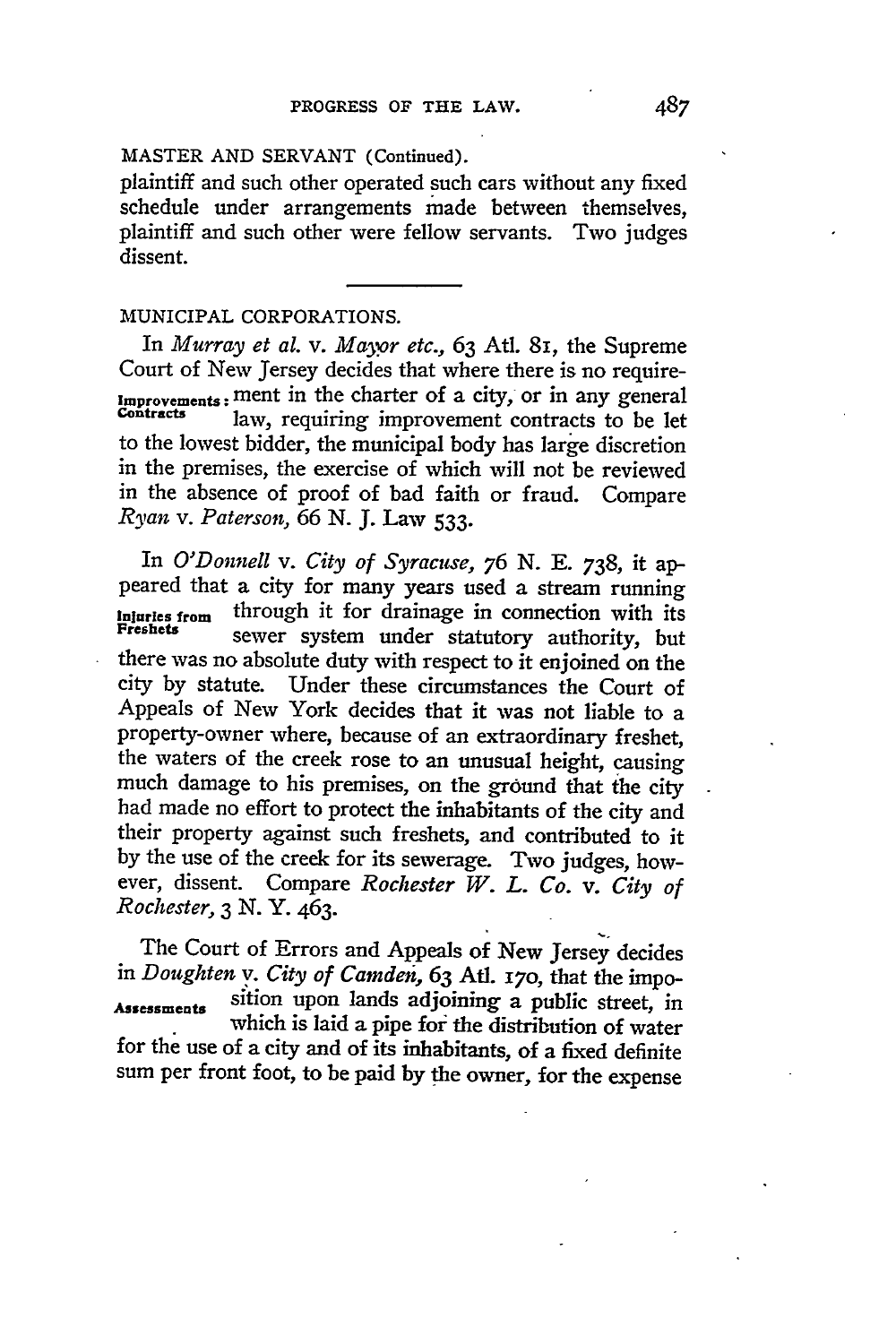# MUNICIPAL CORPORATIONS (Continued).

taxation, nor under the power to tax property benefited by a local public improvement because of, and not in- excess of, benefits. Compare *Van Wagoner v. Paterson, 67 N.* J. 455.

# SUBROGATION.

The Court of Chancery of New Jersey holds in *Avon-bythe-Sea Land & Imp. Co. v. McDowell,* 62 Atl. 865, that **Prior** where the owner or purchaser of property sub-<br> **Incumbrances** iect to several incumbrances pays off a prior ject to several incumbrances pays off a prior incumbrance with his own money, the payment inures to the benefit of the subsequent incumbrances, against which the prior incumbrances cannot be kept alive for the owner's benefit, even **by** express agreement, and on such payment **by** the owner, without any agreement for subrogation or keeping the security alive, a court will not revive the prior incumbrances **by** application of the equitable doctrine of subrogation in favor of the owner. Compare *Bolles v. Wade, 4 N.* J. **Eq.** 458.

### SUPPORT.

In *Griffin v. Fairmount Coal Co.,* **53 S. E.** 24, the Supreme Court of Appeals of West Virginia decides that the vendor **Conveyance** of land may sell and convey his coal and grant to **of Nining** the vendee the right to enter upon and under<br>Right and and and said and remove all the mine, and remove all the same of the mine, and remove all the mine, the coal purchased and paid for **by** him, and, if the removal of the coal necessarily causes the surface to subside or break, the grantor cannot be heard to complain thereof. It further holds that where a deed conveys the coal under a tract of land, together with the right to enter upon and under said land and to mine, excavate, and remove all of it, there is no implied reservation in such an instrument that the grantee must leave enough coal to support the surface in its original position. One judge dissents and files a very elaborate dis-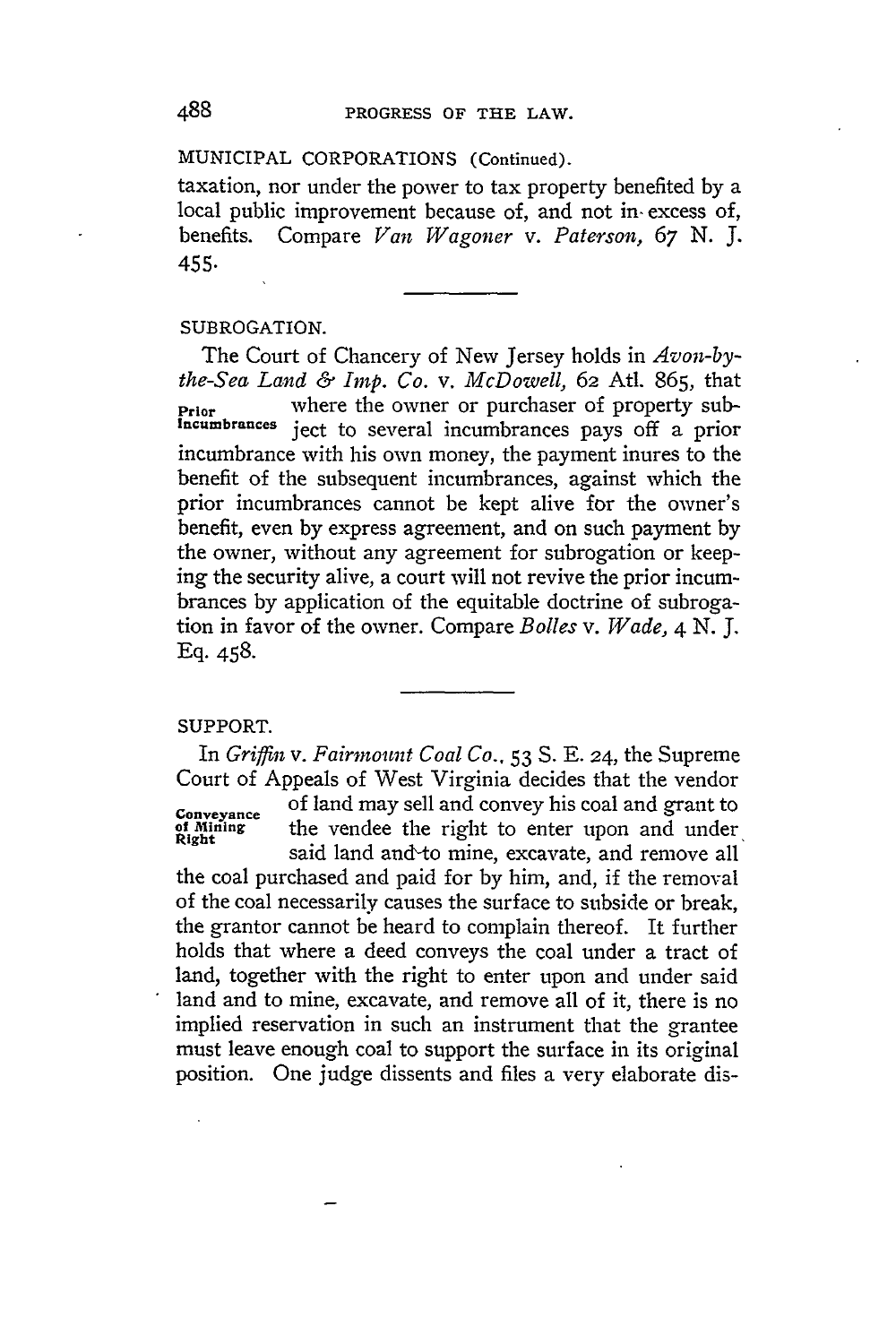## SUPPORT (Continued).

senting opinion and a so-called 'additional opinion and these two dissenting opinions together with the opinion of the court form a most excellent and exhaustive review of the questions involved. The authorities in point are thoroughly considered and the decision is well worthy of study and will no doubt become a leading case upon this branch of the law.

# TAXATION.

Difficult questions as to the situs of personal property arise in connection with the taxation of foreign corporations. **Foreign** A decision relating to this question appears in<br> **Corporations** *Peoble for Malls for an* N F 10 where **Corporations** *People &c. v. Wells &c., 77* N. **E.** 19, where the Court of Appeals of New York decides that where a foreign corporation maintaining an office in the state for the sale of its products, which are imported into the state and sold in original packages, takes bills receivable as the proceeds of the imported goods so sold, and such bills are not in transitu, but are, in the regular course of business, held within the state until maturity for. the convenience of such corporation, and the proceeds thereof, in part, remitted to the home office in a foreign country, such bills are taxable as capital employed within the state, within the meaning of the tax law. One judge dissents. Compare *New Orleans v. Stempel,* 175 **U.** S. 309.

### TENANCY IN COMMON.

The Supreme Court of Michigan holds in *Walker v. Marion, io6* **N.** W. 400, that a contract **by** a tenant in com-Authority of mon, giving permission to one to erect sign-<br>
cotenants and bill-boards on the lands, was not binding on the cotenants. Compare *Moreland v. Strong.* IT **5,** Mich. 211.